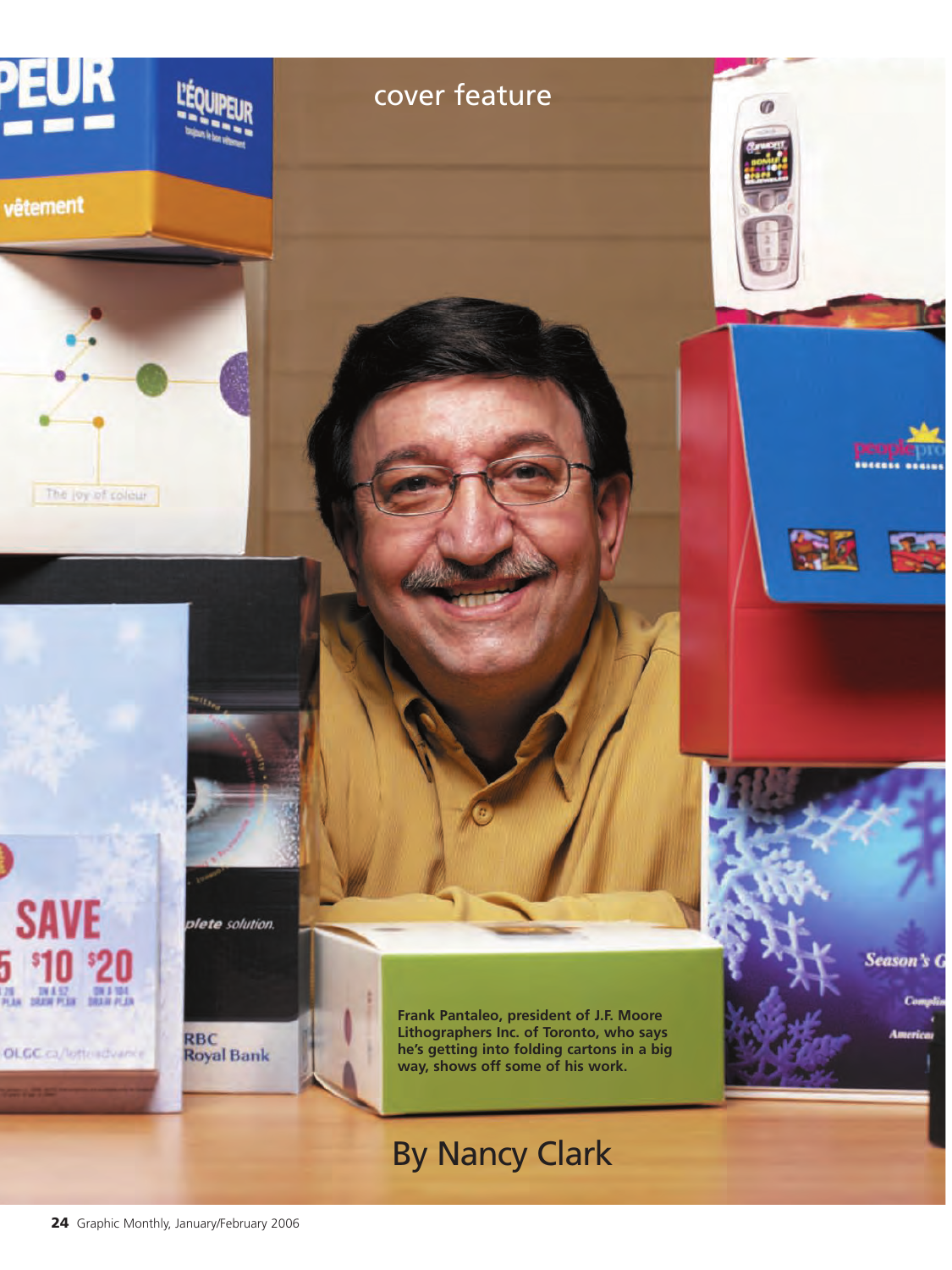# Packaging is a hot market. **THE**<br> **THE**<br> **THE**<br> **THE**<br> **THE**<br> **THE**<br> **THE**<br> **THE**<br> **THE**<br> **THE**<br> **THE**<br> **THE**<br> **THE**<br> **THE**<br> **THE**<br> **THE THINK**

# Here are | steps to carve out your own niche

**EXECUTE:** Perhaps your offset presses are not working flat out anymore. Perhaps the lulls in between the big jobs are longer. Perhaps price pressures have whittled away at your profit margins. Not surprising, say the pund erhaps your offset presses are not working flat out anymore. Perhaps the lulls in between the big jobs are longer. Perhaps price pressures have whittled away at your profit margins. Not surpris-Who prints glossy, four-colour annual reports anymore—at least in such large runs as they used to? NO ONE. So what do you do? Where's the next cash cow?

Well the buzz is it's in a print market less affected by digital conversion: packaging printing. The problem is, of course, there's already a contingent of specialty shops feasting there. And some of those packaging companies are very big indeed. So how do you, a lowly commercial printer, carve off some of that cow for yourself—especially when other commercial printers are trying to do the same?

Sharpen your knives (and die cutters), and follow these 10 steps to earn yourself a seat at the packaging table.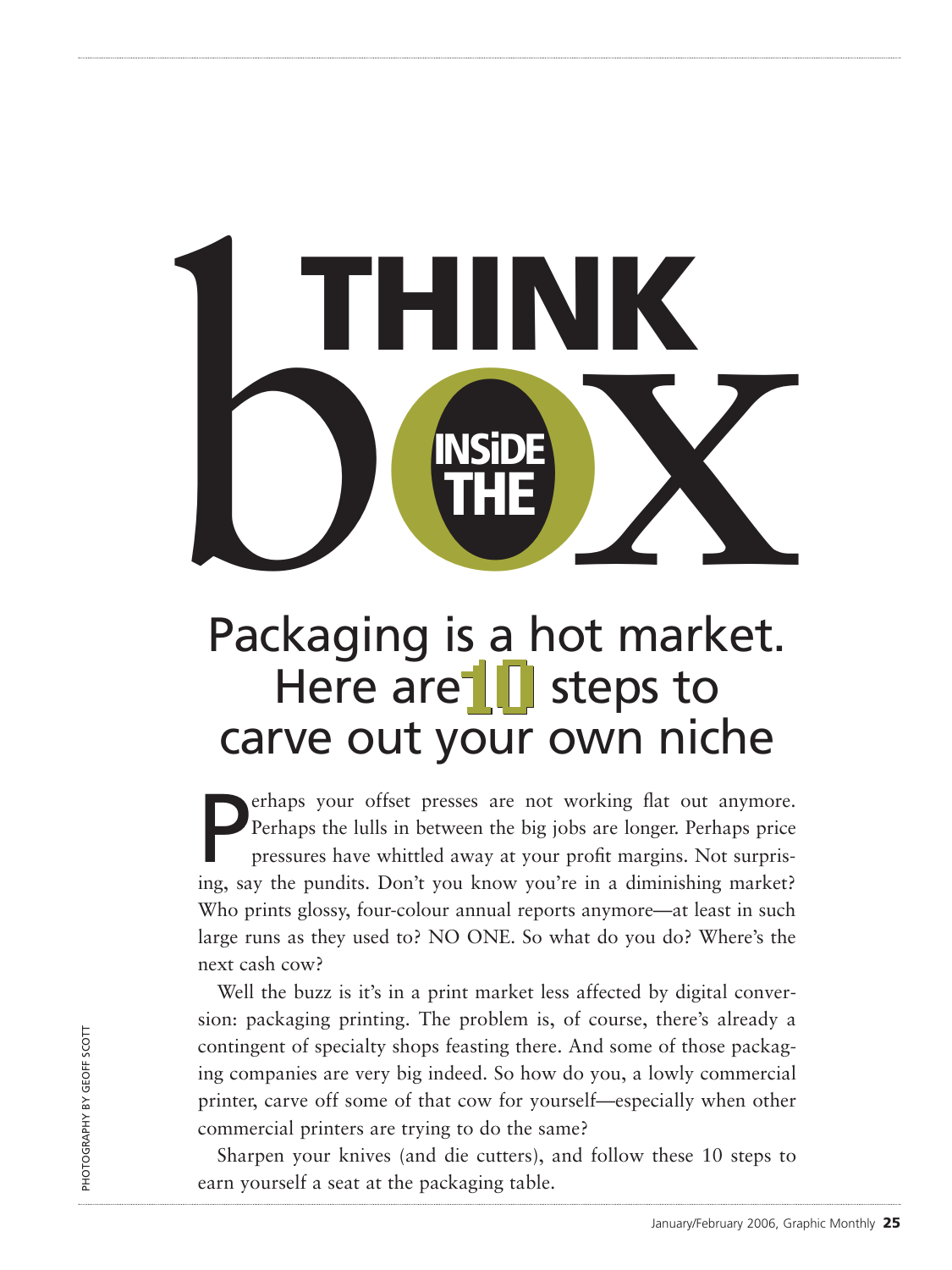# A SELECTION OF PACKAGING EQUIPMENT **PRESSES**



#### **■ KBA**

www.kbavt.com KBA's Rapida presses are adaptable to packaging applications and, KBA states, have grippers that allow operators to switch from minimum to maximum substrate calipers at the push of a button. Models on offer include: 20" Genius UV waterless; 29" Rapida 74 and Rapida 74 G; 41" Rapida 105; 51" Rapida 130; 56" Rapida 142; 64" Rapida 162; 73" Rapida 185; and the 81" Rapida 205.

#### **■ Heidelberg**

www.heidelberg.com Heidelberg offers small- mid- and large-sized models that can handle both commercial and folding carton applications. The smallest, with a sheet size of 14" by 20", is the SM52 available with inline die cutter. 29" machines include the PM74, the SM74 and the CD74. The CD model is specifically geared toward the packaging market and, according to the product overview on the company's website, can handle "flimsy paper to board stock to plastic sheets."

40" machines include the CD102 and the SM102. The XL105 is larger at 29.53" x 41.34" and is billed as a long print-run label and packaging press. Coaters, perfecting and dryers are available on these models.

**KBA Rapida 205**



(cont'd on page 28)



**Find an entry point** Packaging is a broad field. In 2005, the Print Industries Market Information and Research Organization (PRIMIR), based in the U.S., published a study entitled, Package Printing and Converting, An Industry Assessment 2004-2009. The study looks at four areas of packaging printing: corrugated and flexible packaging, folding cartons (boxboard), and labels.

The easiest entry points for commercial printers are folding cartons and certain types of labels, as these are most adaptable to offset printing. You can, of course, venture into the other areas, but you will have to invest in new specialized equipment and staff training—especially if you don't know the first thing about flexography. As the label market is more familiar to commercial printers, let's concentrate on the less familiar folding cartons.

2 **Be realistic about the market** The PRIMIR report, which surveyed printers and converters from both the U.S. and Canada, reports the following figures for the folding carton market:



NUMBER OF PACKAGING PRINTERS



Currently the top 10 companies represent 67% of folding carton sales—the predicted decline in site numbers obviously means that that percentage will grow. Offset presses print 69% of those cartons.

But the cow may not be as fat as it appears. "Printers seem to think packaging printing is the Holy Grail," says Mark Vanover, director of marketing for North America for EskoGraphics Inc., which makes software and prepress products for the packaging and printing industries. He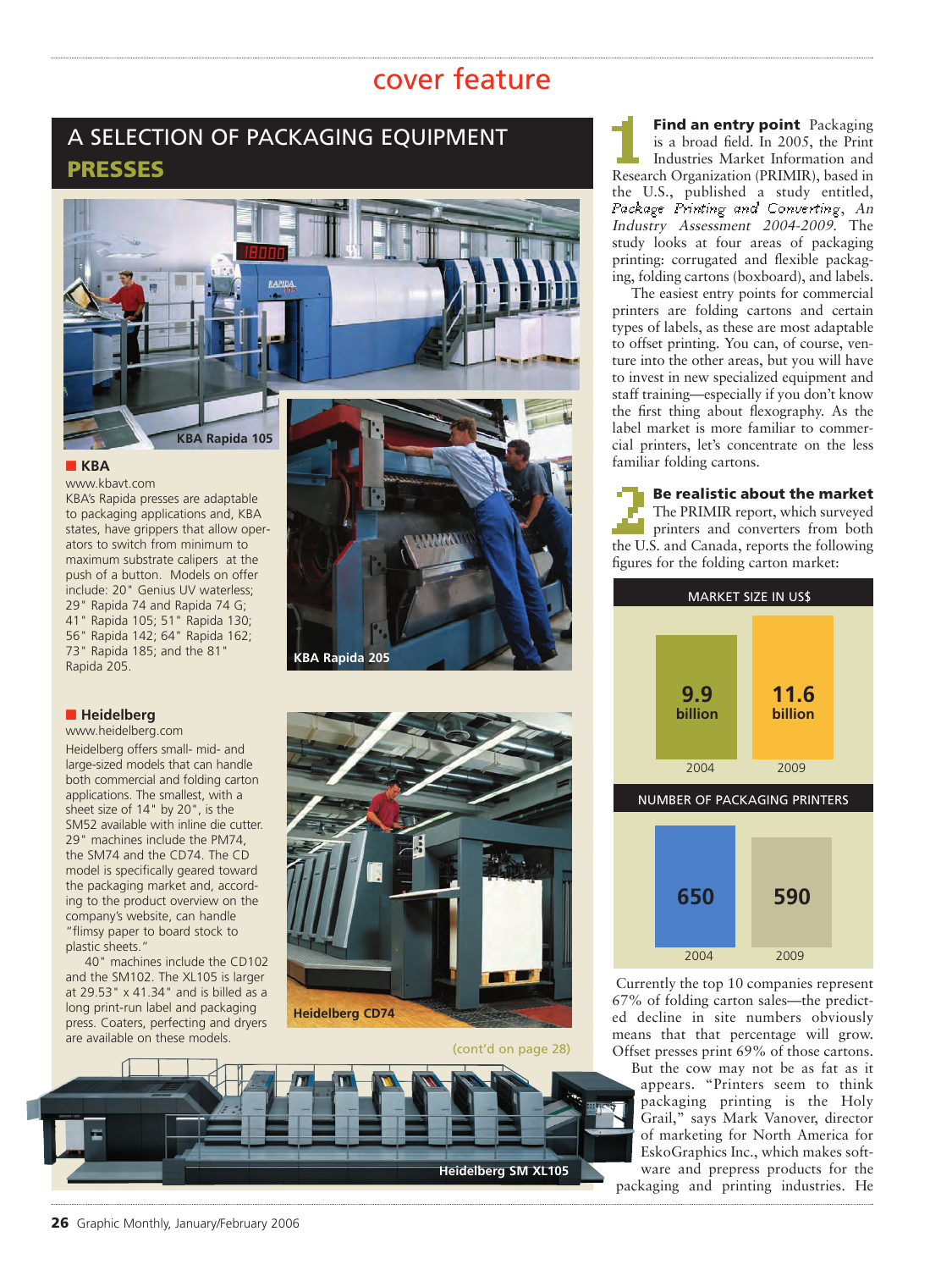explains that the folding cartons sector is increasingly under threat. Though printed cartons won't disappear any time soon, many companies now opt to package their products not in boxes, but in stand-up plastic pouches, which are printed by flexo.

However, Vanover is not entirely pessimistic. Though he thinks it would be difficult for commercial shops to compete with the big converters/printers specializing in large print runs for national brand products, he does say that folding-carton print runs are getting shorter. "With regionalization and culturalization, there may be opportunities for commercial printers." Simply put, this means that the packaging sector has discovered target marketing. Manufacturers are producing different language or message packaging for specific regional and ethnic markets.

Keep an eye also on the power rela-



www.manroland.com

MAN Roland offers a number of press models that can switch from commercial to folding carton applications: 29" machines include the Roland 200, 300 and 500. The 200 and 300 can do perfecting, and various dryers and coaters are available. The 500 is billed as a print-ondemand packaging press that also does commercial work.

The 40" machine is the Roland 700, with two to 10 print units, single or double coater, and dryer. The Roland 900 comes in a variety of sizes from 44" to 73". All models can handle a wide array of substrate widths from thin paper to thick board.

#### **■ K-North/Komori**

#### www.k-north.com

The Komori lineup of presses for the folding carton market starts with the Komori Lithrone 28" available from two to eight colours with optional coating and perfecting. Also available is a double coating system for running water-based spot U.V. or hybrid and conventional inks.

For the 40" folding carton market the Lithrone S-40 features the Komori Skeleton transfer and Venturi air track system between transfer units to produce mark-free printing. Komori's AMR system (automatic makeready) produces a full makeready on a six-colour press in under 19 minutes without operator intervention. AMR functions include: fully automatic plate changers, and a function that automati-

cally stops the press after a pre-designated number of sheets. The Lithrone S40 is available in two to 12 colours with perfecting up to 24pt. and straight printing over 40pt.



tionships between manufacturers and retailers. When Wal-Mart tells a manufacturer that it's got to ship product in these quantities on this day, the manufacturer hops to it—and so too will the company that prints that manufacturer's boxes.

**Change your thinking "This is** a new business for us, and it's very exciting. Always as a commercial printer you think in terms of flat folded sheets, but now you have to think in 3D," says Frank Pantaleo, president of Toronto-based J.F. Moore Lithographers Inc. With 62 employees and annual sales in 2005 of \$18,500,00, the commercial print shop is "getting into folding cartons in a big way."

Designing a box, of course, is quite different from designing a brochure or magazine, and if you plan to offer clients design services, your people must be proficient at packaging design. But even if you do not plan to offer design services, a general knowledge of how a box is designed, laid out and put together is needed—so that your prepress people can spot an error before the box is printed and your prepress and press people can adhere to the die lines indicated by the designers or the converters.

But beyond thinking in 3D, another mindset change has to happen. "With commercial printing you are sending finished products to end users, with packaging printing you are servicing other manufacturers," says Joseph Kulis, chief operating officer of the Niles, Illinois, Garvey Group site. The Group has three sites in the American Midwest; packaging printing represents 20% of its business; commercial and direct mail printing the rest. The Illinois site has  $70$  employees and annual sales of US\$40 to \$45 million. In 2004, it installed a KBA 47" by 64" press to print boxboard.

Vanover, from EskoGraphics, concurs, saying that the printer in the packaging field is at the beginning of the supply chain, thus just-in-time delivery becomes crucial. Once it's printed, the boxboard must be sent to the converter, and after the converter to the filling company, which fills the boxes with the product.

"If the box shows up one day late to the filling line, it could lose its spot on the line and that could mean millions of dollars lost for the product manufacturer," says Vanover.

Another thing to wrap your head around is printing on other substrates other than paper and board. Many of these new offset presses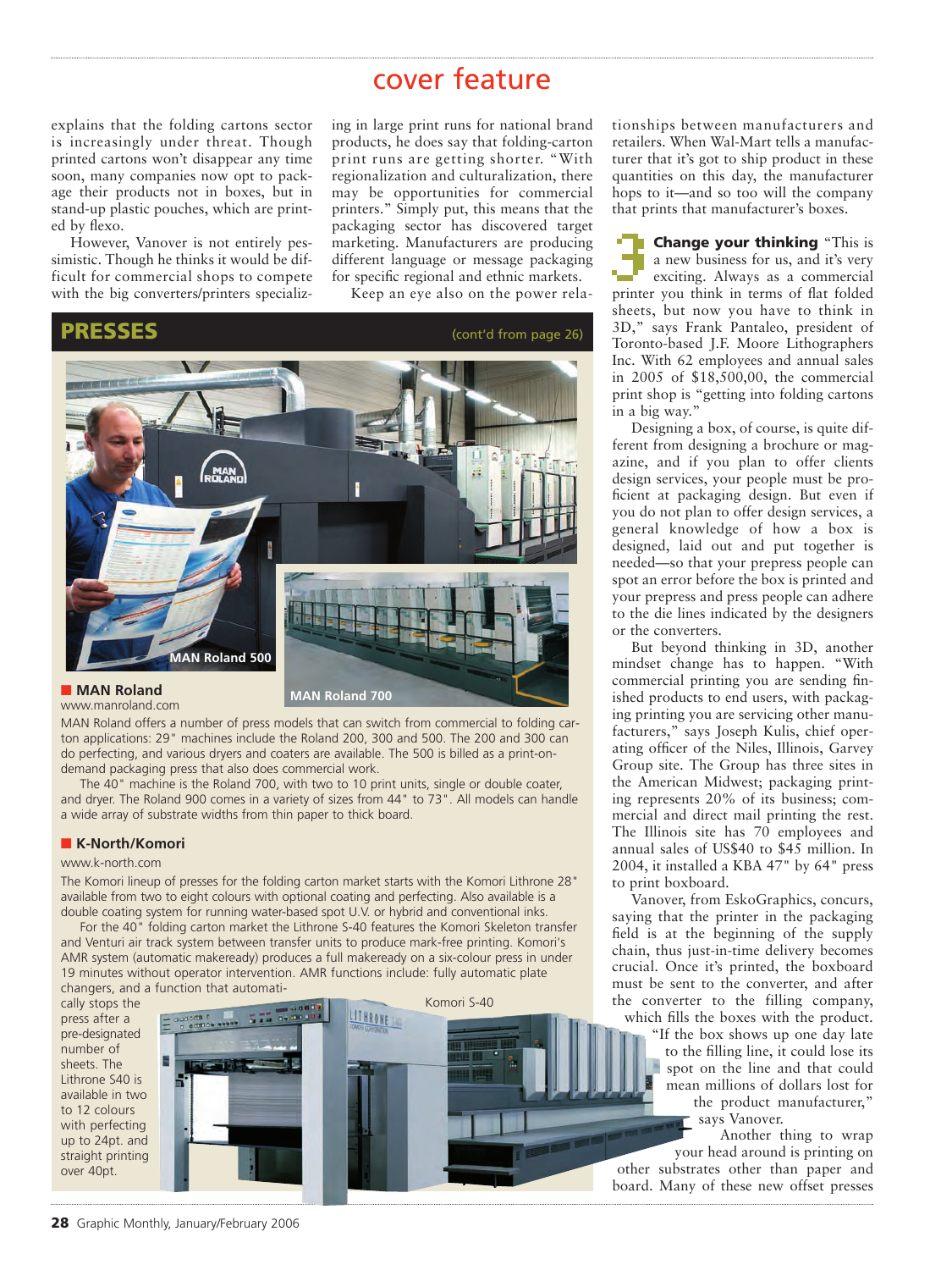can also handle plastics and vinyls—and thus learning how to deal with these substrates on press is crucial to capturing a bigger share of the packaging print market.

#### 4 **Decide what part of the process you will do** The folding

carton supply chain has many stages: concept/design/creating the prototype, prepress, printing, converting/finishing, filling, packing and shipping. Which of these services will you offer? J.F. Moore does everything but the converting/finishing, which it subcontracts out to trade finishing shops. "We've always had a design studio, so we'll design the box, create the prototype for you, print it, fill it, shrink wrap it and ship it out," says Pantaleo. The most costly and time-consuming of

the processes, says Pantaleo is the design and prototyping, which he admits is a loss leader. "Especially when we have to make six different prototypes for one client to choose from. We hope to make the money on the reprints."

Whether you do the finishing in-house or not really depends on what your company has been doing in the commercial realm. Those that have always done a bit of die cutting and folding/gluing in-house may opt to offer both printing and converting. Those that have never done finishing in-house may wish to farm it out to the trade shops—at least at first. "You have to have the volume to justify investing in finishing equipment," says Mark Thompson, vice president of Thompson Printing & Lithographing Ltd. in Paris, Ont. The commercial shop, though it's been printing



**Heidelberg Suprasetter**

labels for the last 30 years, is just venturing into the folding carton sector. "It's 0% of our business today, but I hope in three years that it will be about  $25\%$ ," says Thompson. The company has 50 employees and annual sales of \$8 million; it serves mainly the nearby Toronto area.

5**Find your market niche** Instead of selling directly to the product manufacturers, The Garvey Group serves as the trade printer to large packaging/converter companies. The print company is given the design and ships the printed boxboard back to the packaging companies for finishing. Typical print runs are from 7,500 to 8,000. And though its commercial print clients are end-users in the Chicago area, its packaging clients are U.S.-wide. It's a market niche The Garvey Group is comfortable in.

Others look for smaller, more specialized niches. "We concentrate on boutique marketing," says Pantaleo from J.F. Moore. "Short runs of 2,000 to 3,000. Boxes for product launches, incentives, giveaways." This high-end, short-run, small-box niche, of course, is why the company feels it's important to offer design services and it has the physical capacity to warehouse the boxboard and whatever is going to go in the boxes. J.F. Moore prints its folding cartons on a Heidelberg CD six-colour, 28" by 40" press, which can run up to 40 pt. board. "We market to the procurement and advertising managers of Fortune 500 companies," says Pantaleo.

Thompson Printing, which has a Heidelberg CD-74, 29" press handling up to 32 pt. board, is also going after the high-end, short-run market. "Our focus is the one to 10,000 print run, clients bringing exclusive lines of high-end merchandise to market, who are looking for special effects or coatings—like the smaller vineyards," says Mark Thompson.

**Do your homework** As we all live in the land of bilingual boxes, it will come as no surprise that the name of the packaging game is regulatory compliance—particularly when it comes to food and pharmaceuticals. Says Vanover: "Someone from Kraft told me once that the company has to go through 38 regulatory compliances to bring a product to market worldwide. I know another company that had to scrap 10 million printed cartons because of a misplaced apostrophe."

Government regulations can cover not only the type of information that needs to be on the package, but the placement of it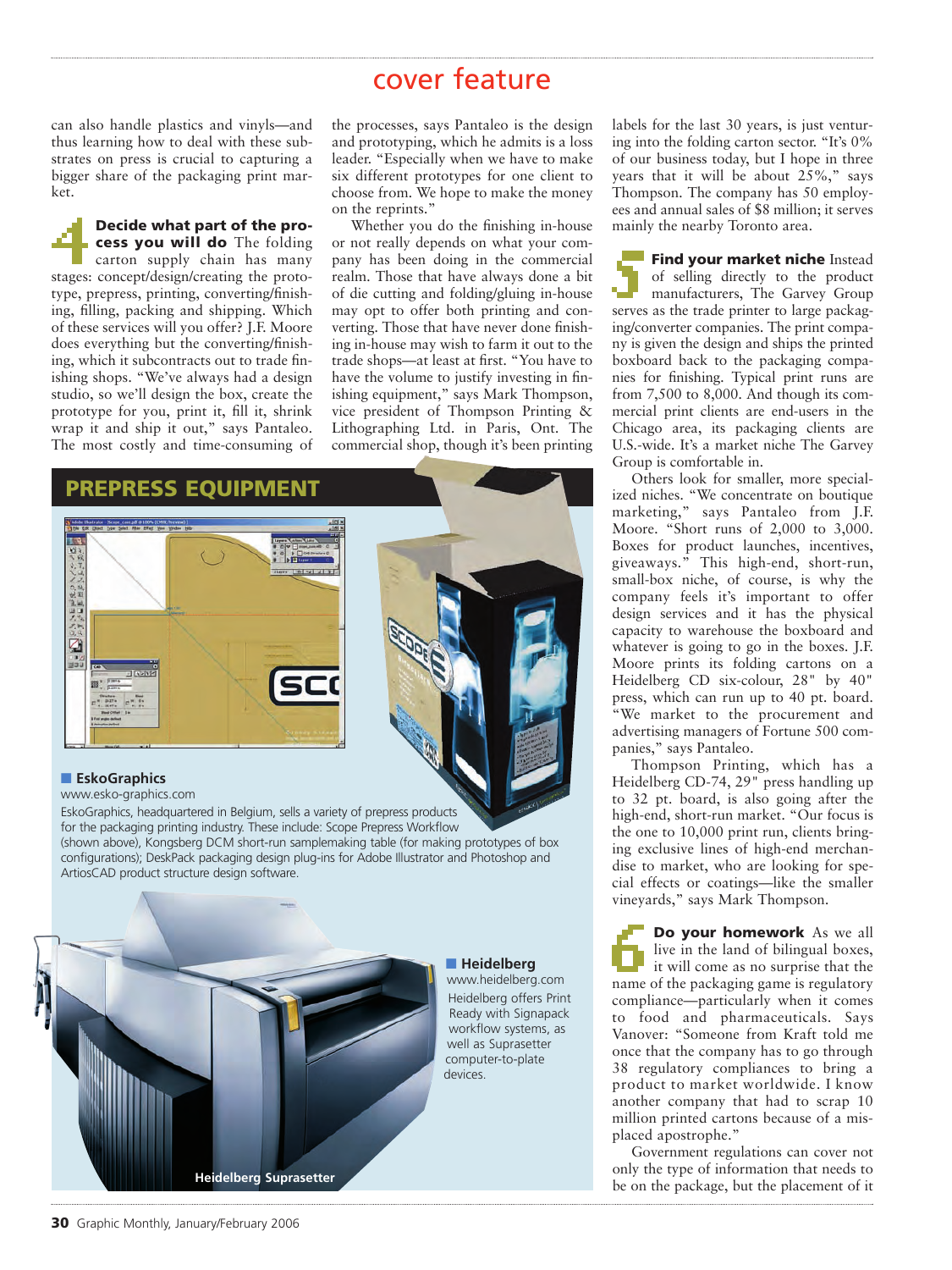on the package, the point size and font and even the types of ink and substrates used. Add to the mix bar code standards and RFID (Radio Frequency Identification) tags and you begin to realize the learning curve you are facing.

You could rely solely on your clients to know the regulations, but that type of thinking probably leads to whole pallets being scrapped. Besides, how do you offer your clients options in terms of special coatings and inks and sizes and substrates, if you do not know the regulatory parameters they are working within?

**Face of the right equipment**<br>Though it is possible to use your<br>existing offset presses to print Though it is possible to use your existing offset presses to print boxboard, it may not be worth it. Says Don Stitt, sales manager of packaging products at Heidelberg Canada: "Depending on the model and age, lack of automation and slower running speeds will make the press uncompetitive in certain applications. As well, the physical limitations of the press to run heavier substrates may limit the printer's ability to compete in certain markets."

Many companies take a long-term approach to acquiring the right equip-



ment. Though they may not be ready to enter the packaging print market when they buy their next machine, they will opt for an automated press that can handle both commercial and packaging applications. Usually, these are presses that print on a variety of substrates and a wide range of substrate weights, and can handle the UV and aqueous coatings so important to the folding carton sector. (See equipment sidebar, starting on page 26) This way, once they are ready to move into folding cartons they can do it without buying a new press. As well, press downtime is minimized when your machine can run both commercial and packaging jobs.

VIJUK